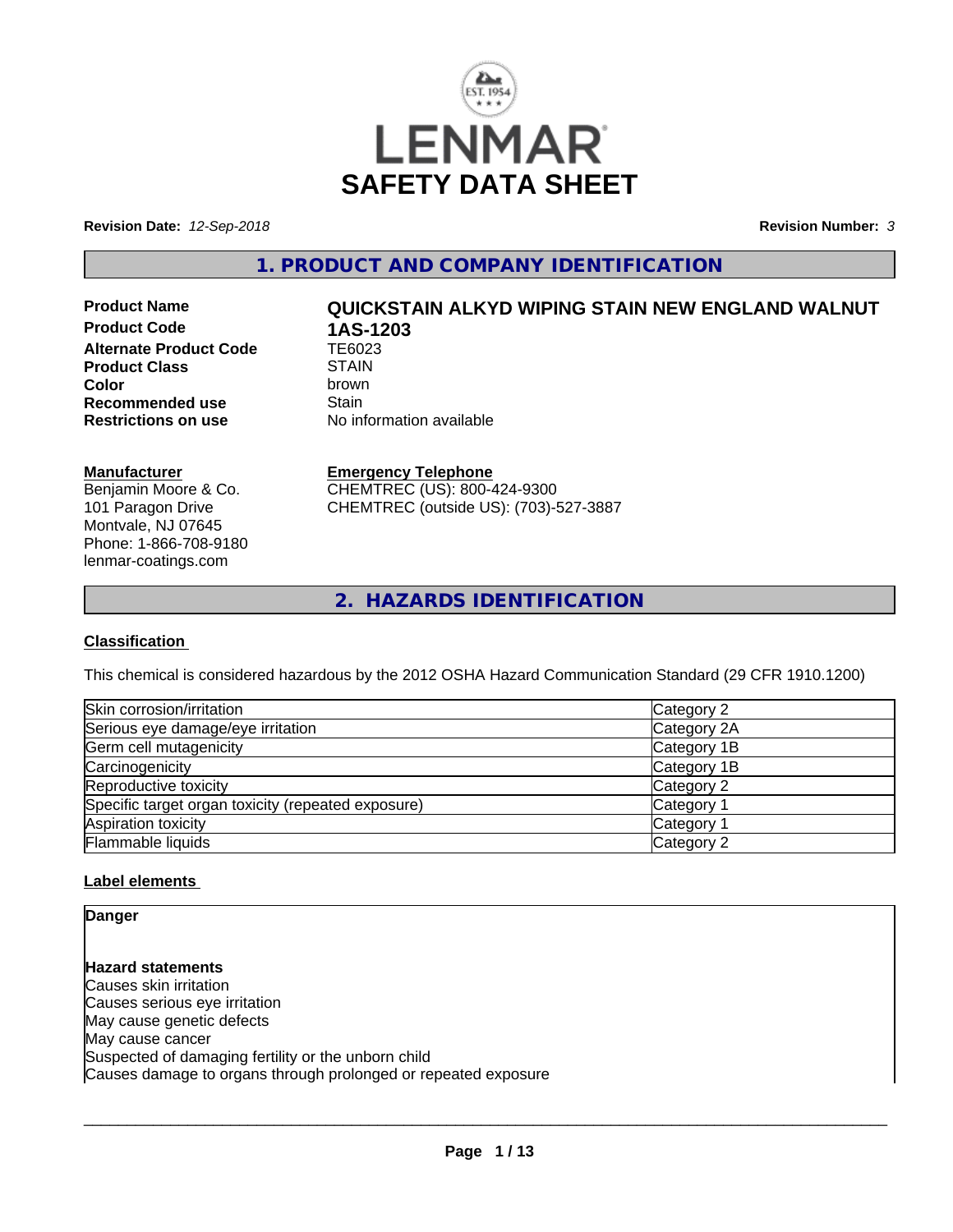May be fatal if swallowed and enters airways Highly flammable liquid and vapor

**Appearance** liquid **Odor in the original of the original of the original of the original of the original of the original of the original of the original of the original of the original of the original of the original of t** 

## **Precautionary Statements - Prevention**

Obtain special instructions before use Do not handle until all safety precautions have been read and understood Use personal protective equipment as required Wash face, hands and any exposed skin thoroughly after handling Wear eye/face protection Do not breathe dust/fume/gas/mist/vapors/spray Do not eat, drink or smoke when using this product Keep away from heat, hot surfaces, sparks, open flames and other ignition sources. No smoking Keep container tightly closed Ground/bond container and receiving equipment Use explosion-proof electrical/ventilating/lighting/equipment Use only non-sparking tools Take precautionary measures against static discharge

\_\_\_\_\_\_\_\_\_\_\_\_\_\_\_\_\_\_\_\_\_\_\_\_\_\_\_\_\_\_\_\_\_\_\_\_\_\_\_\_\_\_\_\_\_\_\_\_\_\_\_\_\_\_\_\_\_\_\_\_\_\_\_\_\_\_\_\_\_\_\_\_\_\_\_\_\_\_\_\_\_\_\_\_\_\_\_\_\_\_\_\_\_

## **Precautionary Statements - Response**

IF exposed or concerned: Get medical advice/attention

#### **Eyes**

IF IN EYES: Rinse cautiously with water for several minutes. Remove contact lenses, if present and easy to do. Continue rinsing

If eye irritation persists: Get medical advice/attention

#### **Skin**

If skin irritation occurs: Get medical advice/attention

IF ON SKIN (or hair): Remove/Take off immediately all contaminated clothing. Rinse skin with water/shower Wash contaminated clothing before reuse

#### **Ingestion**

IF SWALLOWED: Immediately call a POISON CENTER or doctor/physician Do NOT induce vomiting

**Fire**

In case of fire: Use CO2, dry chemical, or foam for extinction

# **Precautionary Statements - Storage**

Store locked up Store in a well-ventilated place. Keep cool

# **Precautionary Statements - Disposal**

Dispose of contents/container to an approved waste disposal plant

#### **Hazards not otherwise classified (HNOC)**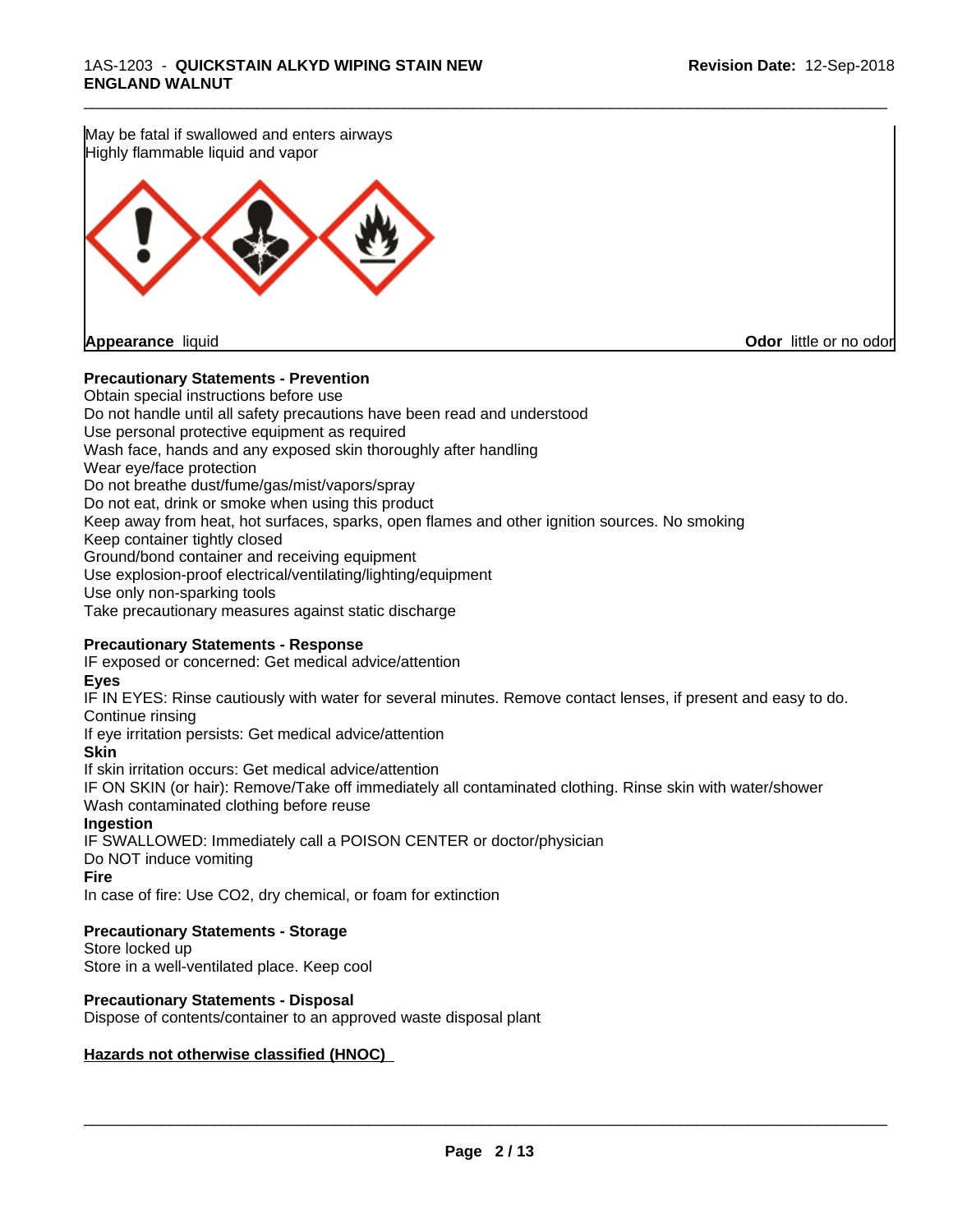Rags, steel wool or waste soaked with this product may spontaneously catch fire if improperly discarded

#### **Other information**

No information available

# **3. COMPOSITION INFORMATION ON COMPONENTS**

\_\_\_\_\_\_\_\_\_\_\_\_\_\_\_\_\_\_\_\_\_\_\_\_\_\_\_\_\_\_\_\_\_\_\_\_\_\_\_\_\_\_\_\_\_\_\_\_\_\_\_\_\_\_\_\_\_\_\_\_\_\_\_\_\_\_\_\_\_\_\_\_\_\_\_\_\_\_\_\_\_\_\_\_\_\_\_\_\_\_\_\_\_

| <b>Chemical name</b>                        | <b>CAS No.</b> | Weight-% |
|---------------------------------------------|----------------|----------|
| Hydrotreated light naphtha                  | 64742-49-0     | 15       |
| Solvent naphtha (petroleum), heavy aromatic | 64742-94-5     | 10       |
| Distillates, petroleum, hydrotreated light  | 64742-47-8     | 10       |
| n-Butyl acetate                             | 123-86-4       | 10       |
| Solvent naphtha, petroleum, light aromatic  | 64742-95-6     | 10       |
| 2-Butoxyethanol                             | 111-76-2       | 5        |
| Raw Umber Pigment                           | 12713-03-0     | 5        |
| VM&P naphtha                                | 64742-89-8     | 5        |
| 1,2,4-Trimethylbenzene                      | 95-63-6        | 5        |
| Stoddard solvent                            | 8052-41-3      | 5        |
| Xylene                                      | 1330-20-7      | 5        |
| Naphthalene                                 | $91 - 20 - 3$  |          |
| Ethyl benzene                               | $100 - 41 - 4$ | 0.5      |
| Carbon black                                | 1333-86-4      | 0.5      |
| Octane                                      | 111-65-9       | 0.5      |
| Heptane                                     | 142-82-5       | 0.5      |
| Cumene                                      | $98 - 82 - 8$  | 0.5      |

# **4. FIRST AID MEASURES**

#### **Description of first aid measures**

| <b>General Advice</b>                            | If symptoms persist, call a physician. Show this safety data sheet to the doctor in<br>attendance.                                                                                                                      |
|--------------------------------------------------|-------------------------------------------------------------------------------------------------------------------------------------------------------------------------------------------------------------------------|
| <b>Eye Contact</b>                               | Immediately flush with plenty of water. After initial flushing, remove any contact<br>lenses and continue flushing for at least 15 minutes. Keep eye wide open while<br>rinsing. If symptoms persist, call a physician. |
| <b>Skin Contact</b>                              | Wash off immediately with soap and plenty of water removing all contaminated<br>clothes and shoes. If skin irritation persists, call a physician.                                                                       |
| <b>Inhalation</b>                                | Move to fresh air. If symptoms persist, call a physician.<br>If not breathing, give artificial respiration. Call a physician immediately.                                                                               |
| Ingestion                                        | Clean mouth with water and afterwards drink plenty of water. Do not induce<br>vomiting without medical advice. Never give anything by mouth to an unconscious<br>person. Consult a physician.                           |
| <b>Protection Of First-Aiders</b>                | Use personal protective equipment.                                                                                                                                                                                      |
| <b>Most Important</b><br><b>Symptoms/Effects</b> | No information available.                                                                                                                                                                                               |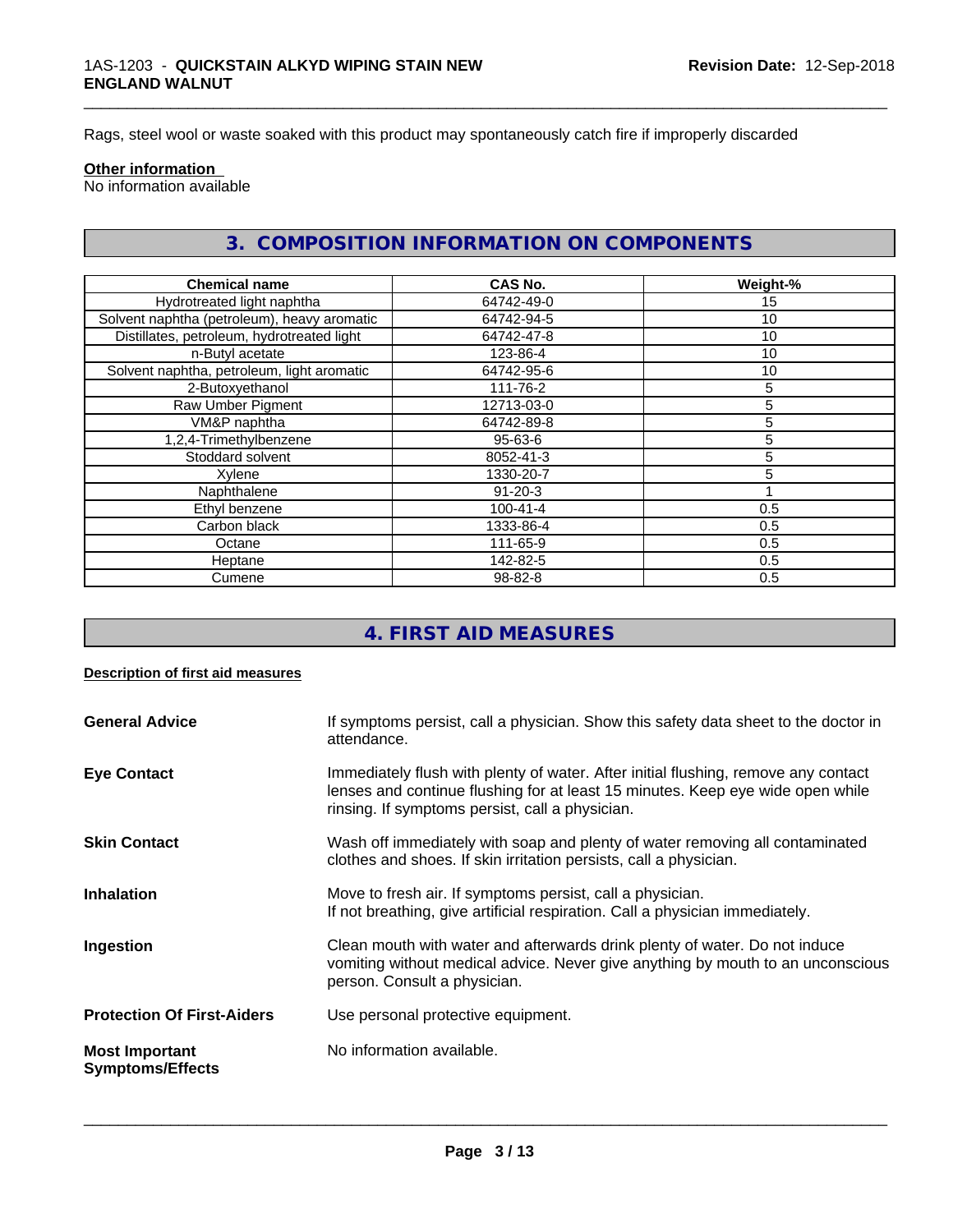| <b>Notes To Physician</b>                                                        | Treat symptomatically.                                                                                                                                                                                                                                                                         |
|----------------------------------------------------------------------------------|------------------------------------------------------------------------------------------------------------------------------------------------------------------------------------------------------------------------------------------------------------------------------------------------|
|                                                                                  | 5. FIRE-FIGHTING MEASURES                                                                                                                                                                                                                                                                      |
| <b>Flammable Properties</b>                                                      | Vapors may travel considerable distance to a source of<br>ignition and flash back. Vapors may cause flash fire.                                                                                                                                                                                |
| <b>Suitable Extinguishing Media</b>                                              | Foam, dry powder or water. Use extinguishing measures<br>that are appropriate to local circumstances and the<br>surrounding environment.                                                                                                                                                       |
| <b>Protective Equipment And Precautions For</b><br><b>Firefighters</b>           | As in any fire, wear self-contained breathing apparatus<br>pressure-demand, MSHA/NIOSH (approved or equivalent)<br>and full protective gear.                                                                                                                                                   |
| <b>Hazardous combustion products</b>                                             | Burning may result in carbon dioxide, carbon monoxide<br>and other combustion products of varying composition<br>which may be toxic and/or irritating.                                                                                                                                         |
| <b>Specific Hazards Arising From The Chemical</b>                                | Flammable. Flash back possible over considerable<br>distance. Keep product and empty container away from<br>heat and sources of ignition. Closed containers may<br>rupture if exposed to fire or extreme heat. Thermal<br>decomposition can lead to release of irritating gases and<br>vapors. |
| <b>Sensitivity To Mechanical Impact</b>                                          | No                                                                                                                                                                                                                                                                                             |
| <b>Sensitivity To Static Discharge</b>                                           | Yes                                                                                                                                                                                                                                                                                            |
| <b>Flash Point Data</b><br>Flash Point (°F)<br>Flash Point (°C)<br><b>Method</b> | 68<br>20<br><b>PMCC</b>                                                                                                                                                                                                                                                                        |
| <b>Flammability Limits In Air</b>                                                |                                                                                                                                                                                                                                                                                                |
| Lower flammability limit:<br><b>Upper flammability limit:</b>                    | Not available<br>Not available                                                                                                                                                                                                                                                                 |
| <b>NFPA</b><br>Health: 1<br>Flammability: 3                                      | Instability: 0<br><b>Special: Not Applicable</b>                                                                                                                                                                                                                                               |
| <b>NFPA Legend</b><br>0 - Not Hazardous<br>1 - Slightly<br>2 - Moderate          |                                                                                                                                                                                                                                                                                                |

3 - High

4 - Severe

*The ratings assigned are only suggested ratings, the contractor/employer has ultimate responsibilities for NFPA ratings where this system is used.*

*Additional information regarding the NFPA rating system is available from the National Fire Protection Agency (NFPA) at www.nfpa.org.*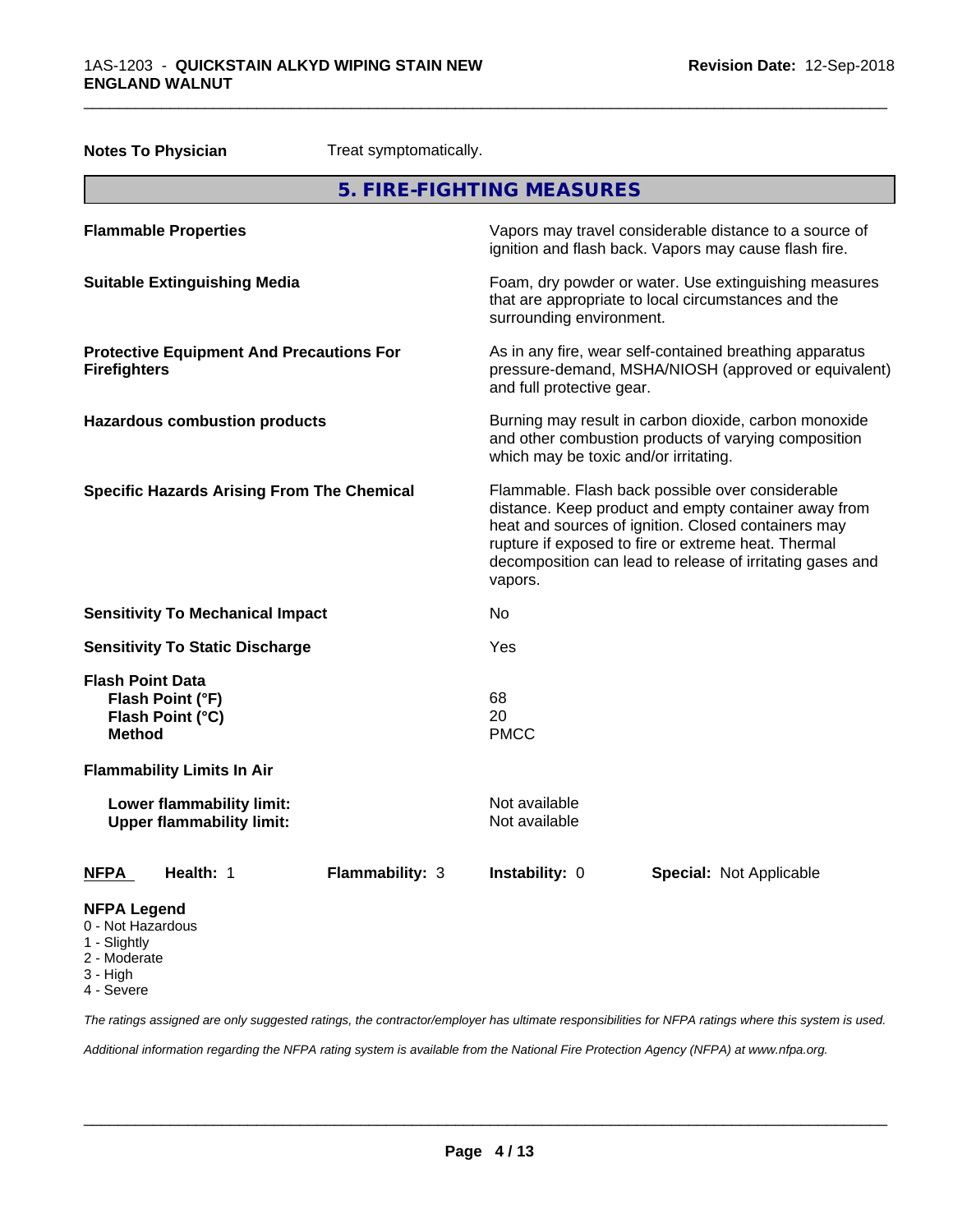# **6. ACCIDENTAL RELEASE MEASURES**

\_\_\_\_\_\_\_\_\_\_\_\_\_\_\_\_\_\_\_\_\_\_\_\_\_\_\_\_\_\_\_\_\_\_\_\_\_\_\_\_\_\_\_\_\_\_\_\_\_\_\_\_\_\_\_\_\_\_\_\_\_\_\_\_\_\_\_\_\_\_\_\_\_\_\_\_\_\_\_\_\_\_\_\_\_\_\_\_\_\_\_\_\_

| <b>Personal Precautions</b>       | Remove all sources of ignition. Take precautions to prevent flashback. Ground<br>and bond all containers and handling equipment. Take precautionary measures<br>against static discharges. Ensure adequate ventilation. Avoid contact with skin,<br>eyes and clothing. Use personal protective equipment.<br>Prevent further leakage or spillage if safe to do so. Do not allow material to<br>contaminate ground water system. Prevent product from entering drains. Do not<br>flush into surface water or sanitary sewer system. Local authorities should be<br>advised if significant spillages cannot be contained.                                                                                                                                                                                                                                                                                                                    |  |  |  |
|-----------------------------------|--------------------------------------------------------------------------------------------------------------------------------------------------------------------------------------------------------------------------------------------------------------------------------------------------------------------------------------------------------------------------------------------------------------------------------------------------------------------------------------------------------------------------------------------------------------------------------------------------------------------------------------------------------------------------------------------------------------------------------------------------------------------------------------------------------------------------------------------------------------------------------------------------------------------------------------------|--|--|--|
| <b>Other Information</b>          |                                                                                                                                                                                                                                                                                                                                                                                                                                                                                                                                                                                                                                                                                                                                                                                                                                                                                                                                            |  |  |  |
| <b>Environmental precautions</b>  | See Section 12 for additional Ecological Information.                                                                                                                                                                                                                                                                                                                                                                                                                                                                                                                                                                                                                                                                                                                                                                                                                                                                                      |  |  |  |
| <b>Methods for Cleaning Up</b>    | Dam up. Soak up with inert absorbent material. Use a non-sparking or explosion<br>proof means to transfer material to a sealed, appropriate container for disposal.<br>Clean contaminated surface thoroughly.                                                                                                                                                                                                                                                                                                                                                                                                                                                                                                                                                                                                                                                                                                                              |  |  |  |
|                                   | 7. HANDLING AND STORAGE                                                                                                                                                                                                                                                                                                                                                                                                                                                                                                                                                                                                                                                                                                                                                                                                                                                                                                                    |  |  |  |
| <b>Handling</b><br><b>Storage</b> | Avoid contact with skin, eyes and clothing. Wear personal protective equipment.<br>Do not breathe vapors or spray mist. Use only in ventilated areas. Prevent vapor<br>build-up by providing adequate ventilation during and after use.<br>Take precautionary measures against static discharges. To avoid ignition of<br>vapors by static electricity discharge, all metal parts of the equipment must be<br>grounded. Keep away from heat, sparks and flame. Do not smoke. Extinguish all<br>flames and pilot lights, and turn off stoves, heaters, electric motors and other<br>sources of ignition during use and until all vapors are gone. Ignition and/or flash<br>back may occur.<br>Keep containers tightly closed in a dry, cool and well-ventilated place. Keep away<br>from heat. Keep away from open flames, hot surfaces and sources of ignition.<br>Keep in properly labeled containers. Keep out of the reach of children. |  |  |  |
|                                   | <b>DANGER</b> - Rags, steel wool or waste soaked with this product may<br>spontaneously catch fire if improperly discarded. Immediately after use, place<br>rags, steel wool or waste in a sealed water-filled metal container.                                                                                                                                                                                                                                                                                                                                                                                                                                                                                                                                                                                                                                                                                                            |  |  |  |
| <b>Incompatible Materials</b>     | Incompatible with strong acids and bases and strong oxidizing agents.                                                                                                                                                                                                                                                                                                                                                                                                                                                                                                                                                                                                                                                                                                                                                                                                                                                                      |  |  |  |
|                                   | Technical measures/Precautions Ensure adequate ventilation. Use only where airflow will keep vapors from building<br>up in or near the work area in adjoining rooms. Comply with all national, state, and<br>local codes pertaining to the storage, handling, dispensing and disposal of<br>flammable liquids.                                                                                                                                                                                                                                                                                                                                                                                                                                                                                                                                                                                                                             |  |  |  |
|                                   | Dissipate static electricity during transfer by grounding and bonding containers<br>and equipment before transferring material. All equipment should be non-sparking<br>and explosion proof. Use explosion proof electrical equipment for ventilation,<br>lighting and material handling.                                                                                                                                                                                                                                                                                                                                                                                                                                                                                                                                                                                                                                                  |  |  |  |

# **8. EXPOSURE CONTROLS/PERSONAL PROTECTION**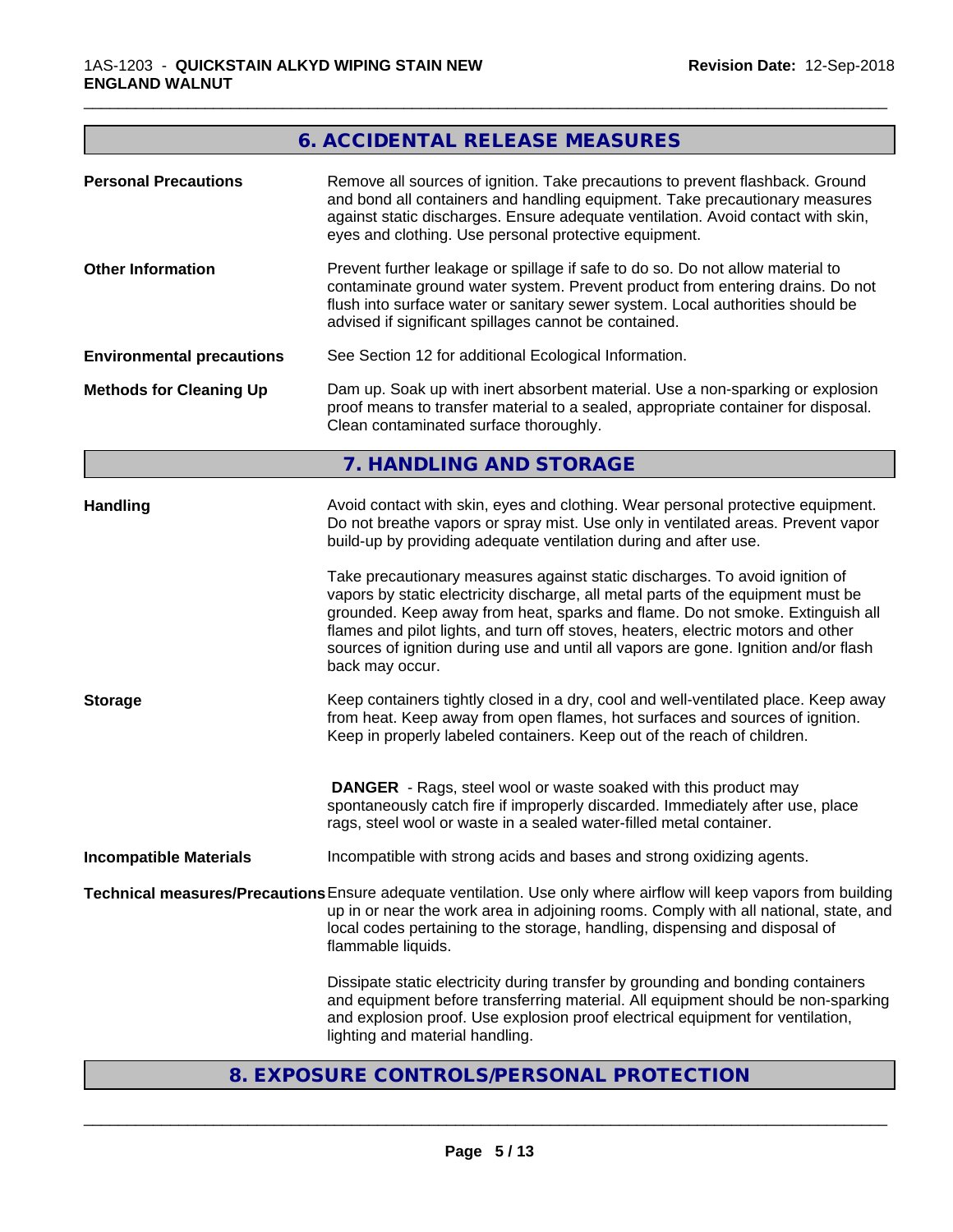## **Exposure Limits**

| <b>Chemical name</b> | <b>ACGIH TLV</b>            | <b>OSHA PEL</b>                   |
|----------------------|-----------------------------|-----------------------------------|
| n-Butyl acetate      | 150 ppm - TWA               | 150 ppm - TWA                     |
|                      | 200 ppm - STEL              | 710 mg/m $3$ - TWA                |
| 2-Butoxyethanol      | 20 ppm - TWA                | 50 ppm - TWA                      |
|                      |                             | 240 mg/m $3$ - TWA                |
|                      |                             | prevent or reduce skin absorption |
| Raw Umber Pigment    | N/E                         | 5 mg/m <sup>3</sup> - Ceiling     |
| Stoddard solvent     | 100 ppm - TWA               | 500 ppm - TWA                     |
|                      |                             | 2900 mg/m <sup>3</sup> - TWA      |
| Xylene               | 100 ppm - TWA               | 100 ppm - TWA                     |
|                      | 150 ppm - STEL              | 435 mg/m <sup>3</sup> - TWA       |
| Naphthalene          | 10 ppm - TWA                | 10 ppm - TWA                      |
|                      | Skin                        | 50 mg/m $3$ - TWA                 |
| Ethyl benzene        | 20 ppm - TWA                | 100 ppm - TWA                     |
|                      |                             | 435 mg/m <sup>3</sup> - TWA       |
| Carbon black         | $3$ mg/m <sup>3</sup> - TWA | $3.5 \text{ mg/m}^3$ - TWA        |
| Octane               | 300 ppm - TWA               | 500 ppm - TWA                     |
|                      |                             | 2350 mg/m <sup>3</sup> - TWA      |
| Heptane              | 400 ppm - TWA               | 500 ppm - TWA                     |
|                      | 500 ppm - STEL              | 2000 mg/m <sup>3</sup> - TWA      |
| Cumene               | 50 ppm - TWA                | 50 ppm - TWA                      |
|                      |                             | 245 mg/m $3$ - TWA                |
|                      |                             | prevent or reduce skin absorption |

\_\_\_\_\_\_\_\_\_\_\_\_\_\_\_\_\_\_\_\_\_\_\_\_\_\_\_\_\_\_\_\_\_\_\_\_\_\_\_\_\_\_\_\_\_\_\_\_\_\_\_\_\_\_\_\_\_\_\_\_\_\_\_\_\_\_\_\_\_\_\_\_\_\_\_\_\_\_\_\_\_\_\_\_\_\_\_\_\_\_\_\_\_

## **Legend**

## **Appropriate engineering controls**

| <b>Engineering Measures</b>          | Ensure adequate ventilation, especially in confined areas.                                                                                                                                                                                                                                                                                                          |
|--------------------------------------|---------------------------------------------------------------------------------------------------------------------------------------------------------------------------------------------------------------------------------------------------------------------------------------------------------------------------------------------------------------------|
| <b>Personal Protective Equipment</b> |                                                                                                                                                                                                                                                                                                                                                                     |
| <b>Eye/Face Protection</b>           | Safety glasses with side-shields.                                                                                                                                                                                                                                                                                                                                   |
| <b>Skin Protection</b>               | Long sleeved clothing. Protective gloves.                                                                                                                                                                                                                                                                                                                           |
| <b>Respiratory Protection</b>        | Use only with adequate ventilation. In operations where exposure limits are<br>exceeded, use a NIOSH approved respirator that has been selected by a<br>technically qualified person for the specific work conditions. When spraying the<br>product or applying in confined areas, wear a NIOSH approved respirator<br>specified for paint spray or organic vapors. |
| <b>Hygiene Measures</b>              | Avoid contact with skin, eyes and clothing. Remove and wash contaminated<br>clothing before re-use. Wash thoroughly after handling.                                                                                                                                                                                                                                 |

# **9. PHYSICAL AND CHEMICAL PROPERTIES**

**Appearance** liquid **odor** liquid **odor** little of little of little of little of little of little of little of little of little of little of little of little of little of little of little of little of little of little of l **Density (Ibs/gal)** 7.5 - 7.9<br> **Specific Gravity** 30.91 - 0.95 **Specific Gravity** 

little or no odor **Odor Threshold**<br> **Density (Ibs/gal)**<br> **Density (Ibs/gal)**<br> **Density (Ibs/gal)**<br> **Density (Ibs/gal) pH** No information available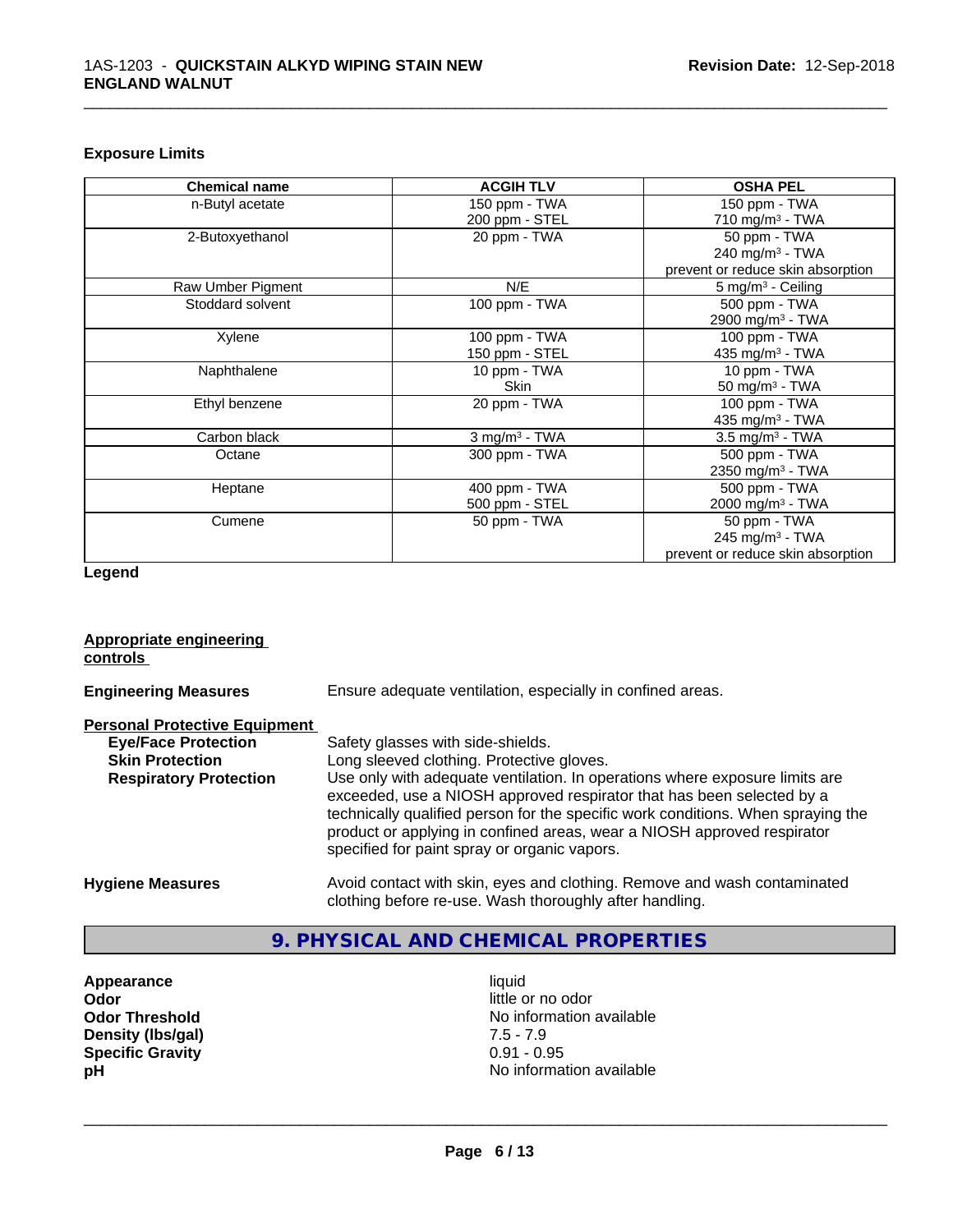**Viscosity (cps)** No information available<br> **Solubility(ies)** No information available **Solubility(ies)**<br> **No information available**<br> **Water solubility**<br> **Water solubility Evaporation Rate Conservation Rate** No information available<br> **Vapor pressure @20 °C (kPa)** No information available **Vapor** pressure @20 °C (kPa) **Vapor density Vapor** density **Wt. % Solids** 40 - 50<br> **Vol. % Solids** 35 - 45 **Vol. % Solids** 35 - 45 **Wt. % Volatiles Vol. % Volatiles** 55 - 65 **VOC Regulatory Limit (g/L)** <550 **Boiling Point (°F)** 252 **Boiling Point (°C)** 122<br>**Freezing Point (°F)** No i **Freezing Point (°F)**<br> **Freezing Point (°C)**<br> **Freezing Point (°C)**<br> **No** information available **Flash Point (°F)** 68 **Flash Point (°C)** 20<br> **Method** PMCC **Method** PMCC **Flammability (solid, gas)**<br> **Commability limit:**<br>
Under flammability limit:<br>
Under the Note information available **Upper flammability limit: Lower flammability limit:** No information available **Lower** flammability limit: **Autoignition Temperature (°F)** No information available **Autoignition Temperature (°C)** No information available **Decomposition Temperature (°F)**<br> **Decomposition Temperature (°C)** No information available **Decomposition Temperature (°C)**<br>Partition coefficient

**No information available Freezing Point (°C)** No information available **No information available** 

\_\_\_\_\_\_\_\_\_\_\_\_\_\_\_\_\_\_\_\_\_\_\_\_\_\_\_\_\_\_\_\_\_\_\_\_\_\_\_\_\_\_\_\_\_\_\_\_\_\_\_\_\_\_\_\_\_\_\_\_\_\_\_\_\_\_\_\_\_\_\_\_\_\_\_\_\_\_\_\_\_\_\_\_\_\_\_\_\_\_\_\_\_

# **10. STABILITY AND REACTIVITY**

| <b>Reactivity</b>                         | No data available                                                                                                         |
|-------------------------------------------|---------------------------------------------------------------------------------------------------------------------------|
| <b>Chemical Stability</b>                 | Stable under normal conditions. Hazardous polymerisation<br>does not occur.                                               |
| <b>Conditions to avoid</b>                | Keep away from open flames, hot surfaces, static<br>electricity and sources of ignition. Sparks. Elevated<br>temperature. |
| <b>Incompatible Materials</b>             | Incompatible with strong acids and bases and strong<br>oxidizing agents.                                                  |
| <b>Hazardous Decomposition Products</b>   | Thermal decomposition can lead to release of irritating<br>gases and vapors.                                              |
| <b>Possibility of hazardous reactions</b> | None under normal conditions of use.                                                                                      |

# **11. TOXICOLOGICAL INFORMATION**

**Product Information**

**Information on likely routes of exposure**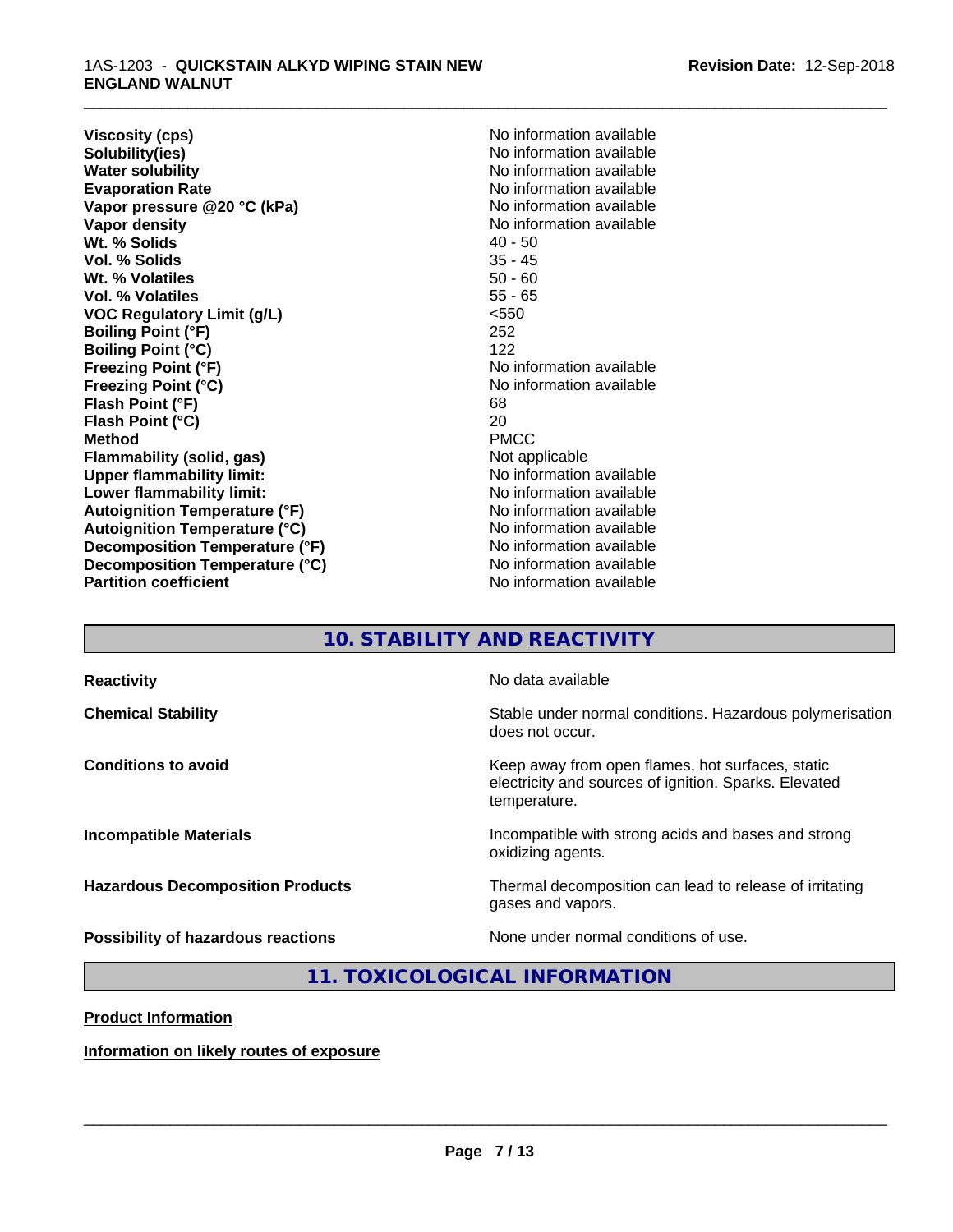| <b>Principal Routes of Exposure</b>                         | Eye contact, skin contact and inhalation.                                                                                                                                                                                                                     |  |  |  |
|-------------------------------------------------------------|---------------------------------------------------------------------------------------------------------------------------------------------------------------------------------------------------------------------------------------------------------------|--|--|--|
| <b>Acute Toxicity</b>                                       |                                                                                                                                                                                                                                                               |  |  |  |
| <b>Product Information</b>                                  | Repeated or prolonged exposure to organic solvents may lead to permanent brain<br>and nervous system damage. Intentional misuse by deliberately concentrating and<br>inhaling vapors may be harmful or fatal.                                                 |  |  |  |
|                                                             | Symptoms related to the physical, chemical and toxicological characteristics                                                                                                                                                                                  |  |  |  |
| <b>Symptoms</b>                                             | No information available                                                                                                                                                                                                                                      |  |  |  |
|                                                             | Delayed and immediate effects as well as chronic effects from short and long-term exposure                                                                                                                                                                    |  |  |  |
| Eye contact<br><b>Skin contact</b>                          | Contact with eyes may cause irritation.<br>May cause skin irritation and/or dermatitis. Prolonged skin contact may defat the<br>skin and produce dermatitis.                                                                                                  |  |  |  |
| Ingestion                                                   | Harmful if swallowed. Ingestion may cause irritation to mucous membranes. Small<br>amounts of this product aspirated into the respiratory system during ingestion or<br>vomiting may cause mild to severe pulmonary injury, possibly progressing to<br>death. |  |  |  |
| <b>Inhalation</b>                                           | Harmful by inhalation. High vapor / aerosol concentrations are irritating to the<br>eyes, nose, throat and lungs and may cause headaches, dizziness, drowsiness,<br>unconsciousness, and other central nervous system effects.                                |  |  |  |
| <b>Sensitization</b>                                        | No information available                                                                                                                                                                                                                                      |  |  |  |
| <b>Neurological Effects</b>                                 | No information available.                                                                                                                                                                                                                                     |  |  |  |
| <b>Mutagenic Effects</b>                                    | No information available.                                                                                                                                                                                                                                     |  |  |  |
| <b>Reproductive Effects</b><br><b>Developmental Effects</b> | Possible risk of impaired fertility. Possible risk of harm to the unborn child.<br>No information available.                                                                                                                                                  |  |  |  |
| <b>Target organ effects</b>                                 | No information available.                                                                                                                                                                                                                                     |  |  |  |
| <b>STOT - repeated exposure</b>                             | Causes damage to organs through prolonged or repeated exposure if inhaled.<br>May cause disorder and damage to the. Central nervous system. Causes damage<br>to organs through prolonged or repeated exposure.                                                |  |  |  |
| STOT - single exposure                                      | May cause disorder and damage to the. Respiratory system. Central nervous<br>system.                                                                                                                                                                          |  |  |  |
| Other adverse effects                                       | No information available.                                                                                                                                                                                                                                     |  |  |  |
| <b>Aspiration Hazard</b>                                    | May be harmful if swallowed and enters airways. Small amounts of this product<br>aspirated into the respiratory system during ingestion or vomiting may cause mild<br>to severe pulmonary injury, possibly progressing to death.                              |  |  |  |

## **Numerical measures of toxicity**

## **The following values are calculated based on chapter 3.1 of the GHS document**

| ATEmix (oral)                    | 6464 mg/ka |
|----------------------------------|------------|
| ATEmix (dermal)                  | 4725 mg/kg |
| ATEmix (inhalation-dust/mist)    | 33.5 mg/L  |
| <b>ATEmix (inhalation-vapor)</b> | 69 mg/L    |

## **Acute Toxicity Component Information**

Solvent naphtha (petroleum), heavy aromatic LD50 Dermal: > 2 mL/kg (Rabbit)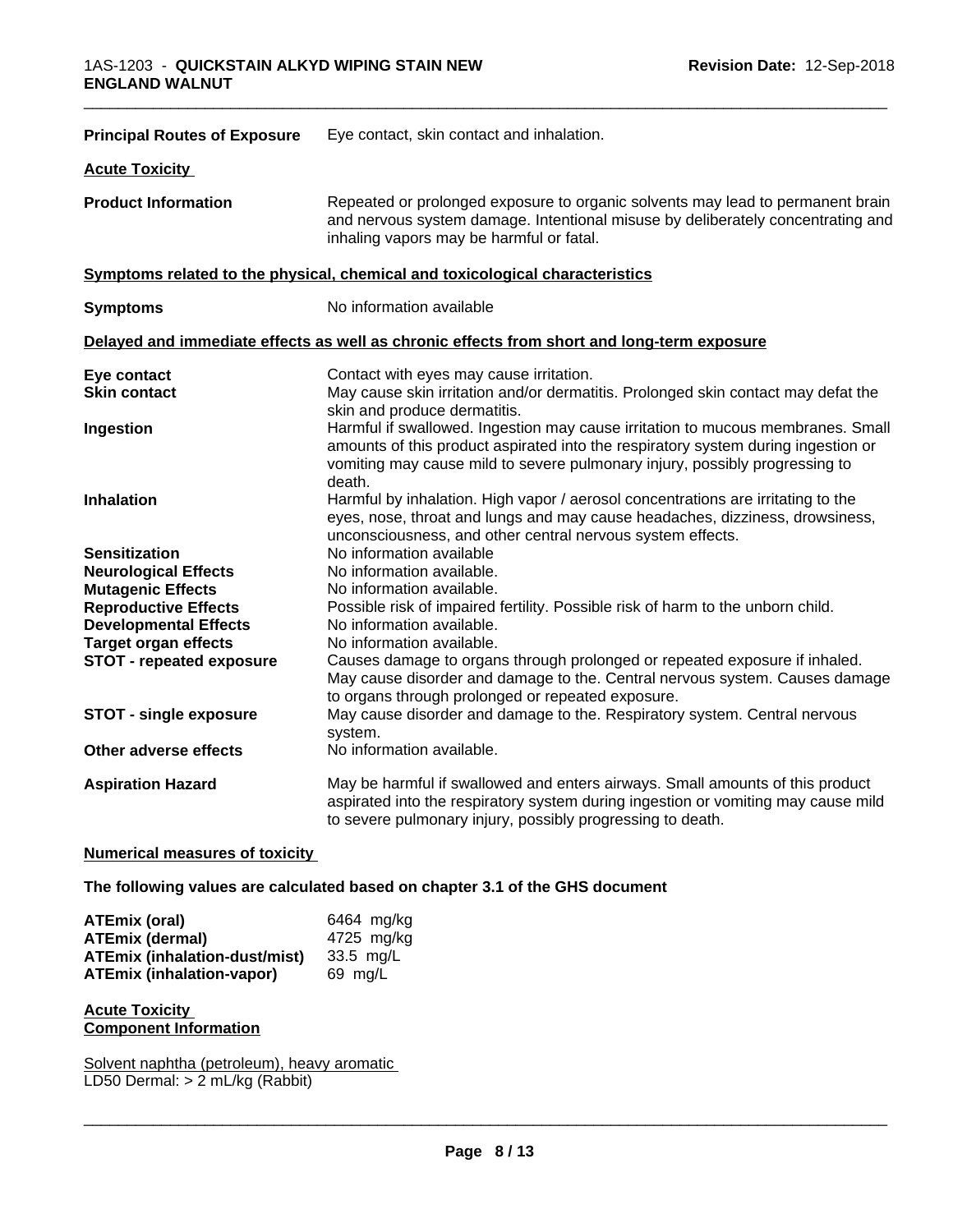LC50 Inhalation (Vapor): > 590 mg/m<sup>3</sup> (Rat, 4 hr.) Distillates, petroleum, hydrotreated light LD50 Oral: > 5,000 mg/kg (Rat) LD50 Dermal: > 3,000 mg/kg (Rabbit) n-Butyl acetate LD50 Oral: 10768 mg/kg (Rat) LD50 Dermal: > 17600 mg/kg (Rabbit) LC50 Inhalation (Vapor): ppm (Rat, 4 hr.) Sensitization non-sensitizing (guinea pig) Solvent naphtha, petroleum, light aromatic LD50 Oral: 8400 mg/kg (Rat) 2-Butoxyethanol LD50 Oral: 470 mg/kg (Rat) LD50 Dermal: 220 mg/kg (Rabbit) LC50 Inhalation (Vapor): 450 ppm (Rat, 4 hr.) 1,2,4-Trimethylbenzene LD50 Oral: 5000 mg/kg (Rat) LC50 Inhalation (Vapor): 18000 mg/m<sup>3</sup> (Rat, 4 hr.) Stoddard solvent LD50 Oral: > 5,000 mg/kg (Rat) LD50 Dermal: > 3160 mg/kg (Rabbit) LC50 Inhalation (Vapor): > 6.1 mg/L (Rat) Xylene LD50 Oral: 4300 mg/kg (Rat) LD50 Dermal: > 1700 mg/kg (Rabbit) LC50 Inhalation (Vapor): 5000 ppm (Rat, 4 hr.) Naphthalene LD50 Oral: 969 mg/kg (Rat) LD50 Dermal: > 20,000 mg/kg (Rabbit) LC50 Inhalation (Vapor): > 340 mg/m<sup>3</sup> (Rat, 1 hr.) Ethyl benzene LD50 Oral: mg/kg (Rat) LD50 Dermal: > mg/kg (Rabbit) LC50 Inhalation (Vapor): mg/m<sup>3</sup> (Rat, 2 hr.) Carbon black LD50 Oral: > 15400 mg/kg (Rat) LD50 Dermal: > 3000 mg/kg (Rabbit) Heptane LC50 Inhalation (Vapor): 103000 mg/m<sup>3</sup> (Rat, 4 hr.) Cumene LD50 Oral: > 1400 mg/kg (Rat) LD50 Dermal: 12300 µL/kg (Rabbit) LC50 Inhalation (Vapor): 39000 mg/kg (Rat, 4 hr.)

# **Carcinogenicity**

*The information below indicateswhether each agency has listed any ingredient as a carcinogen:.*

| <b>Chemical name</b> | <b>IARC</b>                       | <b>NTP</b>                                    | <b>OSHA</b> |
|----------------------|-----------------------------------|-----------------------------------------------|-------------|
| Naphthalene          | 2B - Possible Human<br>Carcinogen | Reasonably<br>Anticipated Human<br>Carcinogen | Listed      |
| Ethyl benzene        | 2B - Possible Human<br>Carcinogen |                                               | Listed      |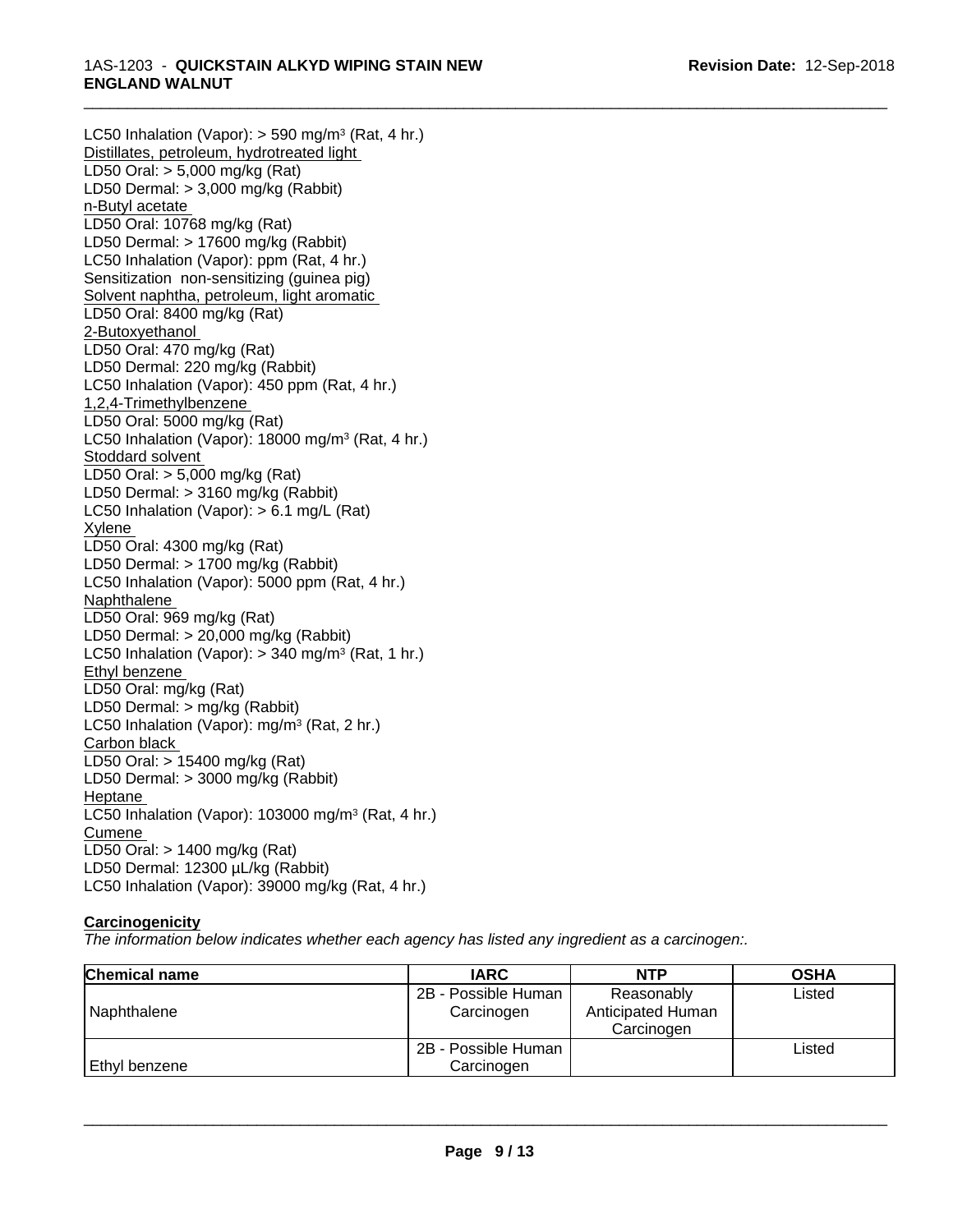|              | 2B - Possible Human |                   | ∟isted |
|--------------|---------------------|-------------------|--------|
| Carbon black | Carcinogen          |                   |        |
|              | 2B - Possible Human | Reasonably        | ∟isted |
| Cumene       | Carcinogen          | Anticipated Human |        |
|              |                     | Carcinogen        |        |

#### **Legend**

IARC - International Agency for Research on Cancer NTP - National Toxicity Program OSHA - Occupational Safety & Health Administration

**12. ECOLOGICAL INFORMATION**

# **Ecotoxicity Effects**

The environmental impact of this product has not been fully investigated.

# **Product Information**

#### **Acute Toxicity to Fish**

No information available

#### **Acute Toxicity to Aquatic Invertebrates**

No information available

#### **Acute Toxicity to Aquatic Plants**

No information available

#### **Persistence / Degradability**

No information available.

#### **Bioaccumulation**

There is no data for this product.

# **Mobility in Environmental Media**

No information available.

#### **Ozone**

Not applicable

#### **Component Information**

#### **Acute Toxicity to Fish**

No information available n-Butyl acetate LC50: 18 mg/L (Fathead Minnow - 96 hr.) 2-Butoxyethanol LC50: 1490 mg/L (Bluegill sunfish - 96 hr.) Xylene LC50: 13.5 mg/L (Rainbow Trout - 96 hr.) Ethyl benzene LC50: 12.1 mg/L (Fathead Minnow - 96 hr.)

# **Acute Toxicity to Aquatic Invertebrates**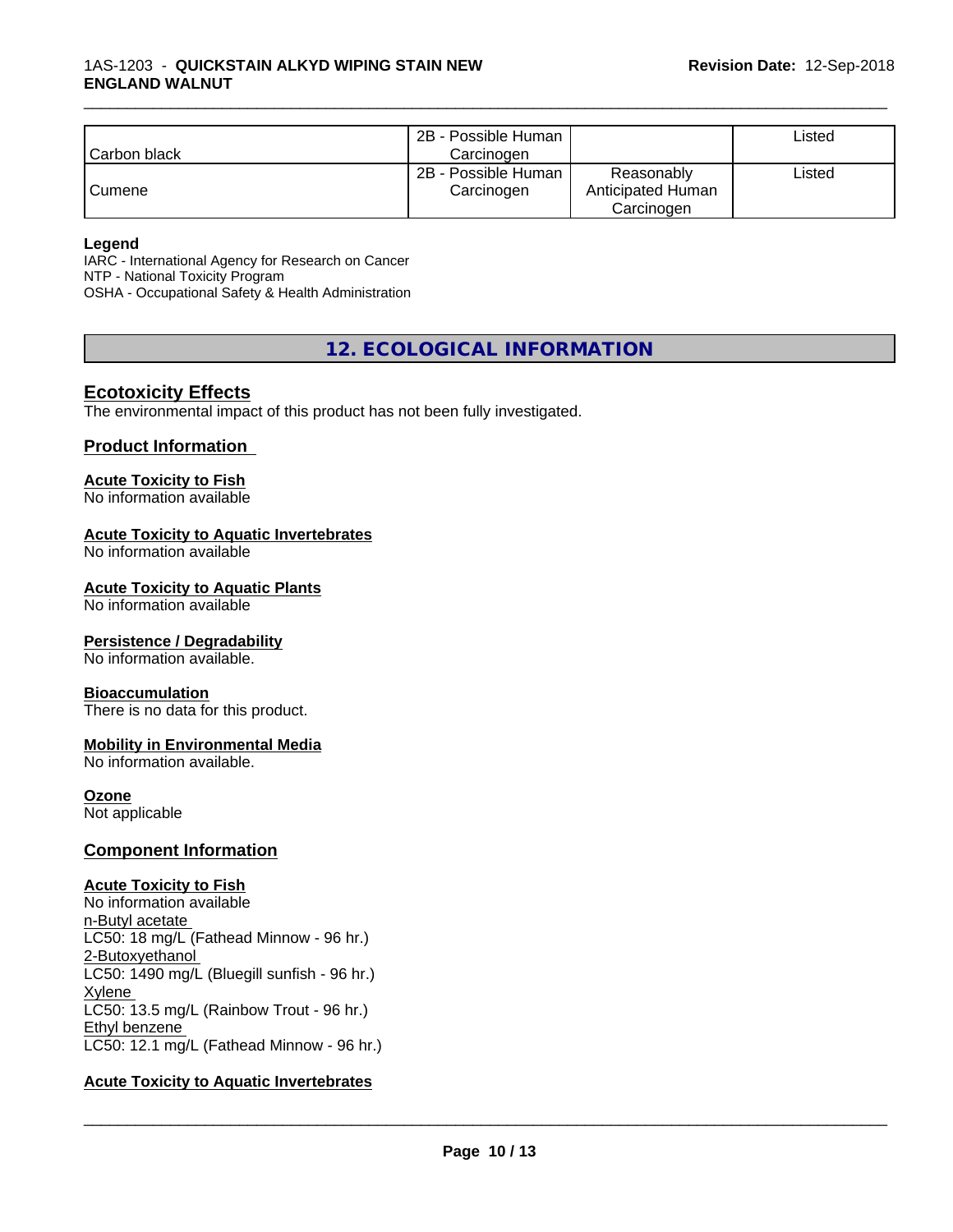No information available n-Butyl acetate EC50: 72.8 mg/L (Daphnia magna - 48 hr.) Ethyl benzene EC50: 1.8 mg/L (Daphnia magna - 48 hr.)

#### **Acute Toxicity to Aquatic Plants** No information available n-Butyl acetate EC50: 674.7 mg/L (Green algae (Scenedesmus subspicatus), 72 hrs.) Ethyl benzene EC50: 4.6 mg/L (Green algae (Scenedesmus subspicatus), 72 hrs.)

# **13. DISPOSAL CONSIDERATIONS**

\_\_\_\_\_\_\_\_\_\_\_\_\_\_\_\_\_\_\_\_\_\_\_\_\_\_\_\_\_\_\_\_\_\_\_\_\_\_\_\_\_\_\_\_\_\_\_\_\_\_\_\_\_\_\_\_\_\_\_\_\_\_\_\_\_\_\_\_\_\_\_\_\_\_\_\_\_\_\_\_\_\_\_\_\_\_\_\_\_\_\_\_\_

| <b>Waste Disposal Method</b>   | Dispose of in accordance with federal, state, and local regulations. Local<br>requirements may vary, consult your sanitation department or state-designated<br>environmental protection agency for more disposal options. |
|--------------------------------|---------------------------------------------------------------------------------------------------------------------------------------------------------------------------------------------------------------------------|
| <b>Empty Container Warning</b> | Emptied containers may retain product residue. Follow label warnings even after<br>container is emptied. Residual vapors may explode on ignition.                                                                         |

# **14. TRANSPORT INFORMATION**

| DOT<br><b>Proper Shipping Name</b><br><b>Hazard class</b><br>UN-No.<br><b>Packing Group</b><br><b>Description</b> | <b>PAINT</b><br>3<br>UN1263<br>Ш<br>UN1263, PAINT, 3, II |
|-------------------------------------------------------------------------------------------------------------------|----------------------------------------------------------|
| ICAO / IATA                                                                                                       | Contact the preparer for further information.            |
| IMDG / IMO                                                                                                        | Contact the preparer for further information.            |

**15. REGULATORY INFORMATION**

# **International Inventories**

| <b>TSCA: United States</b> | Yes - All components are listed or exempt. |
|----------------------------|--------------------------------------------|
| <b>DSL: Canada</b>         | Yes - All components are listed or exempt. |

# **Federal Regulations**

#### **SARA 311/312 hazardous categorization**

| Acute health hazard               | Yes |
|-----------------------------------|-----|
| Chronic Health Hazard             | Yes |
| Fire hazard                       | Yes |
| Sudden release of pressure hazard | N٥  |
| Reactive Hazard                   | N٥  |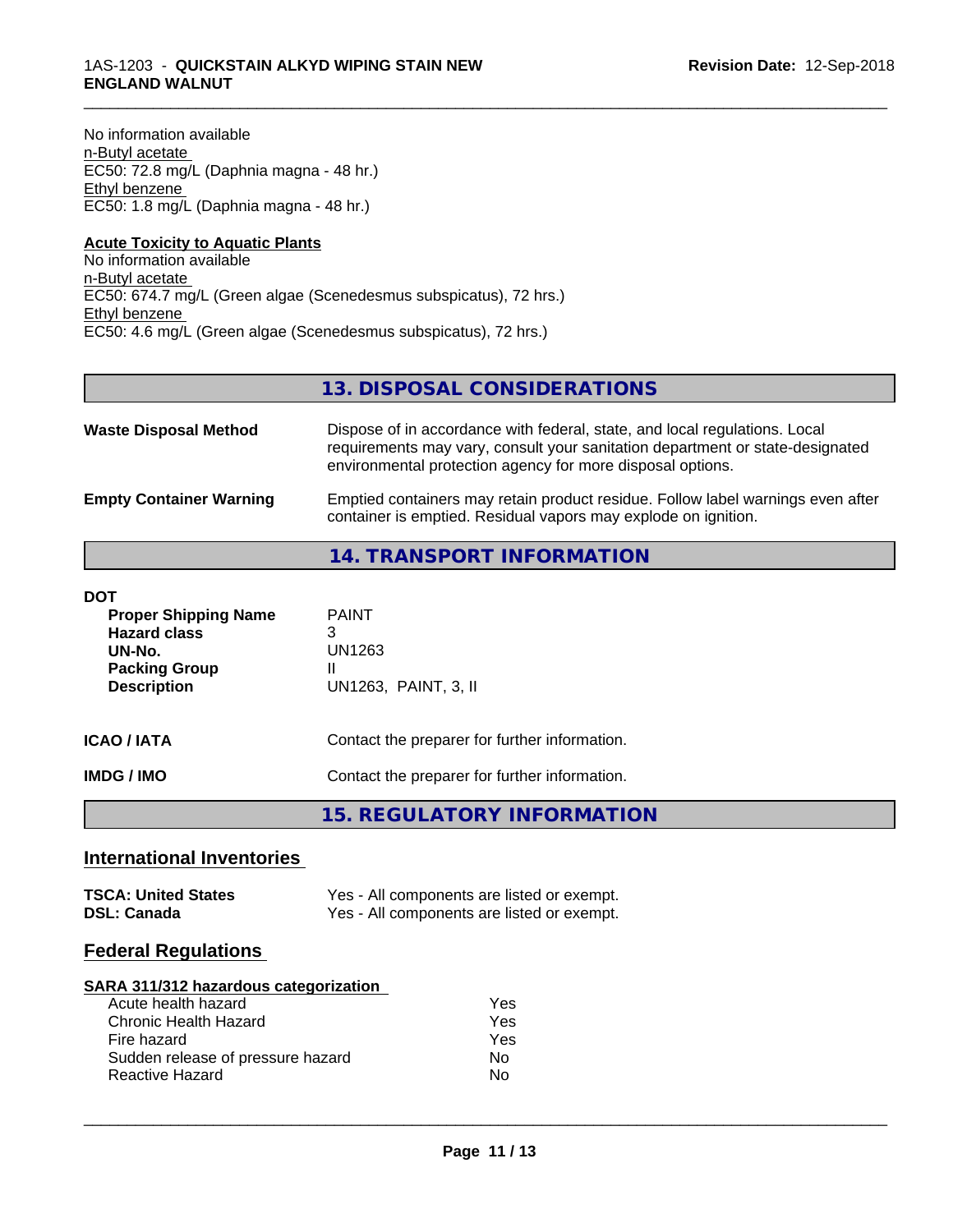## **SARA 313**

Section 313 of Title III of the Superfund Amendments and Reauthorization Act of 1986 (SARA). This product contains a chemical or chemicals which are subject to the reporting requirements of the Act and Title 40 of the Code of Federal Regulations, Part 372:

\_\_\_\_\_\_\_\_\_\_\_\_\_\_\_\_\_\_\_\_\_\_\_\_\_\_\_\_\_\_\_\_\_\_\_\_\_\_\_\_\_\_\_\_\_\_\_\_\_\_\_\_\_\_\_\_\_\_\_\_\_\_\_\_\_\_\_\_\_\_\_\_\_\_\_\_\_\_\_\_\_\_\_\_\_\_\_\_\_\_\_\_\_

| <b>Chemical name</b>   | CAS No.        | Weight-% | <b>CERCLA/SARA 313</b><br>(de minimis concentration) |
|------------------------|----------------|----------|------------------------------------------------------|
| 2-Butoxyethanol        | 111-76-2       | b        | 1.0                                                  |
| Raw Umber Pigment      | 12713-03-0     | b        | 1.0                                                  |
| 1,2,4-Trimethylbenzene | 95-63-6        | 5        | 1.0                                                  |
| Xylene                 | 1330-20-7      | b        | 1.0                                                  |
| Naphthalene            | $91 - 20 - 3$  |          | 0.1                                                  |
| Ethyl benzene          | $100 - 41 - 4$ | 0.5      | 0.1                                                  |

# **Clean Air Act,Section 112 Hazardous Air Pollutants (HAPs) (see 40 CFR 61)**

This product contains the following HAPs:

| CAS No.        | Weight-%     | <b>Hazardous Air Pollutant</b> |
|----------------|--------------|--------------------------------|
|                |              | (HAP)                          |
| 12713-03-0     | $\mathbf{D}$ | ∟isted                         |
| 1330-20-7      |              | ∟isted                         |
| $91 - 20 - 3$  |              | ∟isted                         |
| $100 - 41 - 4$ | 0.5          | Listed                         |
| 98-82-8        | 0.5          | Listed                         |
|                |              |                                |

# **US State Regulations**

#### **California Proposition 65**

**A WARNING:** Cancer and Reproductive Harm– www.P65warnings.ca.gov

## **State Right-to-Know**

| <b>Chemical name</b>   | <b>Massachusetts</b> | <b>New Jersey</b> | Pennsylvania |
|------------------------|----------------------|-------------------|--------------|
| Linseed oil            |                      |                   |              |
| n-Butyl acetate        |                      |                   |              |
| 2-Butoxyethanol        |                      |                   |              |
| Raw Umber Pigment      |                      |                   |              |
| 1,2,4-Trimethylbenzene |                      |                   |              |
| Stoddard solvent       |                      |                   |              |
| Xylene                 |                      |                   |              |
| Carbon black           |                      |                   |              |

## **Legend**

X - Listed

# **16. OTHER INFORMATION**